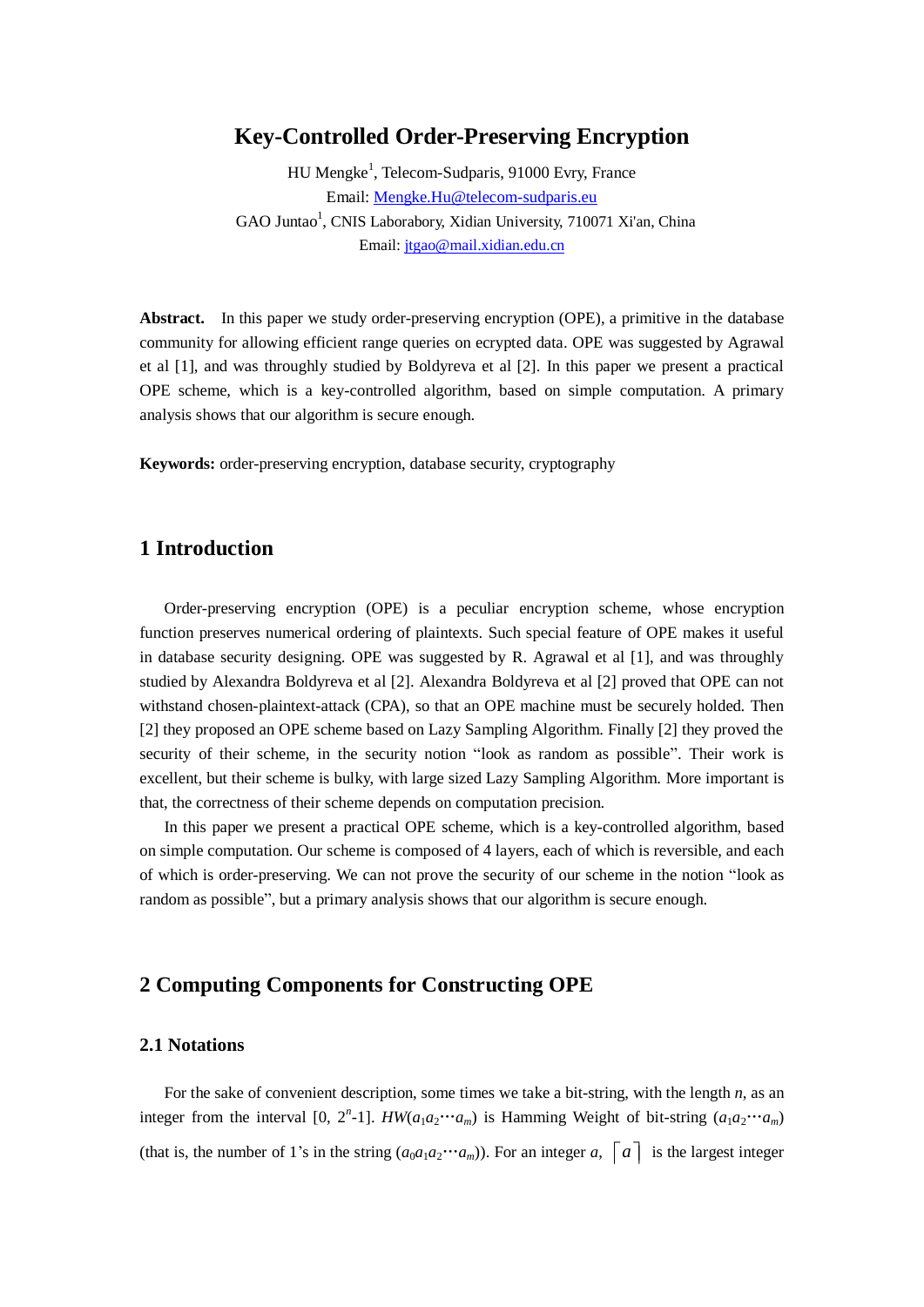not larger than *a*. In this paper the operation "+" is always taken as the addition over real number field, other than "bit-oriented exclusive or".

## **2.1 Key-Controlled Transformations**  $f_{(0)}(., k)$  and  $f_{(1)}(., k)$

The key  $k = (k_0 k_1 k_2 \cdots k_{15})$  is 16 bits long. The input *X* is 4 bits long. The output *Y* is 5 bits long.  $f_{(0)}(., k)$  is described as

 $Y = f_{(0)}(X, k) = X + HW(k_0k_1k_2\cdots k_X).$ 

The computation of inverse  $X=f_{(0)}^{-1}(Y, k)$  is easy, which is to find unique value X such that  $X+HW(k_0k_1k_2\cdots k_X)=Y$ .  $f_{(1)}(.,k)$  is described as

 $Y = f_{(1)}(X, k) = X + 16$ -*HW*( $k_X k_{X+1} k_{X+2} \cdots k_{15}$ ).

The computation of inverse  $X=f_{(1)}^{-1}(Y, k)$  is easy, which is to find unique value X such that  $X+16$ -*HW*( $k_{X}k_{X+1}k_{X+2}\cdots k_{15}$ )=*Y*.

Both  $f_{(0)}(., k)$  and  $f_{(1)}(., k)$  are order-preserving functions of the input *X*. For any key *k*, any  $X^{(1)}$ and  $X^{(2)}$  such that  $X^{(1)} < X^{(2)}$ , we have  $f_{(0)}(X^{(1)}, k) < f_{(0)}(X^{(2)}, k)$  and  $f_{(1)}(X^{(1)}, k) < f_{(1)}(X^{(2)}, k)$ . The difference between  $f_{(0)}(., k)$  and  $f_{(1)}(., k)$  is that  $f_{(0)}(., k)$  tends to be small, while  $f_{(1)}(., k)$  tends to be large. We can easily induce Property 1 and Property 2, stated in the follow.

**Property 1** For random key *k* and random input *X*, the average values of  $f_{00}(X, k)$  and  $f_{10}(X, k)$ are respectively 11.75 and 19.25.

**Property 2** It always holds that  $f_{(0)}(X, k) \le 2X+1$ , and it always holds that  $f_{(1)}(X, k) \ge 2X$ .

#### **2.2 Linear expensions**  $l_{(0)}(., m)$  and  $l_{(1)}(., m)$

The input *X* is *n* bits long. The output *Y* is *n*+1 bits long. *m* is an integer such that  $1 \le m \le n-1$ .  $l_{00}$ (., *m*) is described as

$$
Y= l_{(0)}(X,m)=X+\left\lceil\,X\;/\;2^{n-m}\;\right\rceil.
$$

The computation of inverse  $X = l_{(0)}^{-1}(Y, m)$  is easy. Compute  $Y \div (1 + 2^{n-m})$  to obtain integer quotient *u* and fraction residual *v*. Then (1)  $w=v\times(1+2^{n-m})$  is an integer such that  $0 \leq w < 2^{n-m}$ ; (2)  $X = u \times 2^{n-m} + w$ . *l*<sub>(1)</sub>(., *m*) is described as

$$
Y = l_{(1)}(X, m) = X + 2^{n} \cdot \left[ \left( 2^{n} - 1 - X \right) / 2^{n-m} \right].
$$

The computation of inverse  $X = l_{(1)}^{-1}(Y, m)$  is easy. Compute  $Z = 2^{n+1}-1-Y$ , then

$$
Z=(2^n-1-X)+\left\lceil\left(2^n-1-X\right)/2^{n-m}\right\rceil.
$$

Compute  $Z \div (1+2^{n-m})$  to obtain integer quotient *u* and fraction residual *v*. Then (1)  $w = v \times (1+2^{n-m})$ is an integer such that  $0 \le w < 2^{n-m}$ ; (2)  $(2^n - 1 - X) = u \times 2^{n-m} + w$ .

Both  $l_{(0)}(., m)$  and  $l_{(1)}(., m)$  are order-preserving functions of the input *X*. For any parameter *m* such that  $1 \le m \le n-1$ , any  $X^{(1)}$  and  $X^{(2)}$  such that  $X^{(1)} < X^{(2)}$ , we have  $l_{(0)}(X^{(1)}, m) < l_{(0)}(X^{(2)}, m)$  and  $l_{(1)}(X^{(1)}, m) \lt l_{(1)}(X^{(2)}, m)$ . The difference between  $l_{(0)}(., m)$  and  $l_{(1)}(., m)$  is that  $l_{(0)}(., m)$  tends to be small, while  $l_{(1)}(., m)$  tends to be large. We can easily induce that  $l_{(0)}(X, m) \le (1+2^{-(n-m)})X$ , and that  $l_{(1)}(X, m) \geq (1+2^{-(n-m)})X+2^{n}-2^{m}+2^{-(n-m)}.$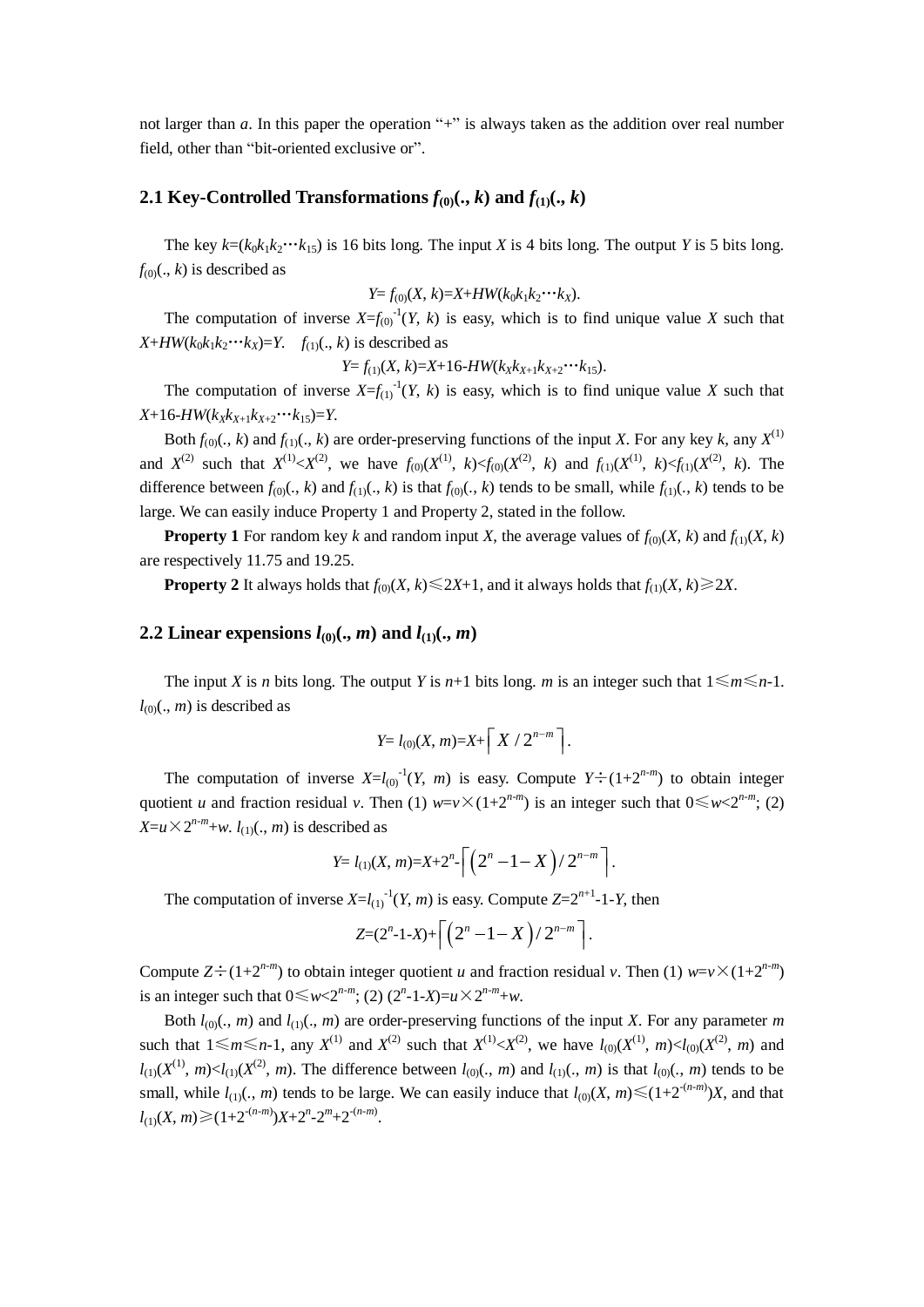#### **3 Description of Our OPE Scheme**

Our scheme encrypts plaintexts with the length 64, into ciphertexts with the length 126. The scheme is composed of 4 layers, with the encryption procedure as:

plaintext→the first layer→the second layer→the third layer→the fourth layer→ciphertext.

#### **3.1 The First Layer**

The key  $k_{(1)} = \{(k_{(1, 1, 1)}, k_{(1, 1, 0)}, k_{(1, 1, 1)}, \ldots, k_{(1, 1, 15)}), (k_{(1, 2, 1)}, k_{(1, 2, 0)}, k_{(1, 2, 1)}, \ldots, k_{(1, 2, 15)}), \ldots,$  $(k_{(1, 16, *), k_{(1, 16, 0)}, k_{(1, 16, 1)}, \cdots, k_{(1, 16, 15)})$  is 272 bits long. The input *X* is 64 bits long. The output *Y* is 80 bits long. Denote  $X=(X_1, X_2, \cdots, X_{16}), Y=(Y_1, Y_2, \cdots, Y_{16}),$  where each  $X_i$  is 4 bits long, and each  $Y_i$  is 5 bits long. Then

Then  
\n
$$
Y_j = f_{(k_{(1,j,1)})}(X_j, (k_{(1,j,0)}, k_{(1,j,1)}, \cdots, k_{(1,j,15)})), j=1-16.
$$

According to subsection 2.1, the first layer is easy to be reversed. It is not difficult to induce that the first layer is an order-preserving function.

## **3.2 The Second Layer**

The key  $k_{(2)}=(k_{(2,1)}, k_{(2,2)}, \dots, k_{(2,20)})$  is 20 bits long. The input *X* is 80 bits long. The output *Y* is 100 bits long. This layer is

$$
U_1 = l_{(k_{(2,1)})}(X,1),
$$
  
\n
$$
U_2 = l_{(k_{(2,2)})}(U_1,2),
$$
  
\n...  
\n
$$
U_{19} = l_{(k_{(2,19)})}(U_{18},19),
$$
  
\n
$$
Y = l_{(k_{(2,19)})}(U_{19},20).
$$

According to subsection 2.2, the second layer is easy to be reversed. It is obvious that the second layer is an order-preserving function.

## **3.3 The Third Layer**

The key  $k_{(3)} = \{(k_{(3, 1, 1)}, k_{(3, 1, 0)}, k_{(3, 1, 1)}, \ldots, k_{(3, 1, 15)}), (k_{(3, 2, 1)}, k_{(3, 2, 0)}, k_{(3, 2, 1)}, \ldots, k_{(3, 2, 15)}), \ldots,$  $(k_{(3, 25, *), k_{(3, 25, 0)}, k_{(3, 25, 1)}, \dots, k_{(3, 25, 15)})$  is 425 bits long. The input *X* is 100 bits long. The output *Y* is 125 bits long. Denote  $X=(X_1, X_2, \cdots, X_{25})$ ,  $Y=(Y_1, Y_2, \cdots, Y_{25})$ , where each  $X_i$  is 4 bits long, and each  $Y_i$  is 5 bits long. Then

ong. Then  

$$
Y_j = f_{(k_{(3,j,3)})}(X_j, (k_{(3,j,0)}, k_{(3,j,1)}, \cdots, k_{(3,j,15)}))
$$
,  $j=1$ ~25.

According to subsection 2.1, the third layer is easy to be reversed. It is not difficult to induce that the third layer is an order-preserving function.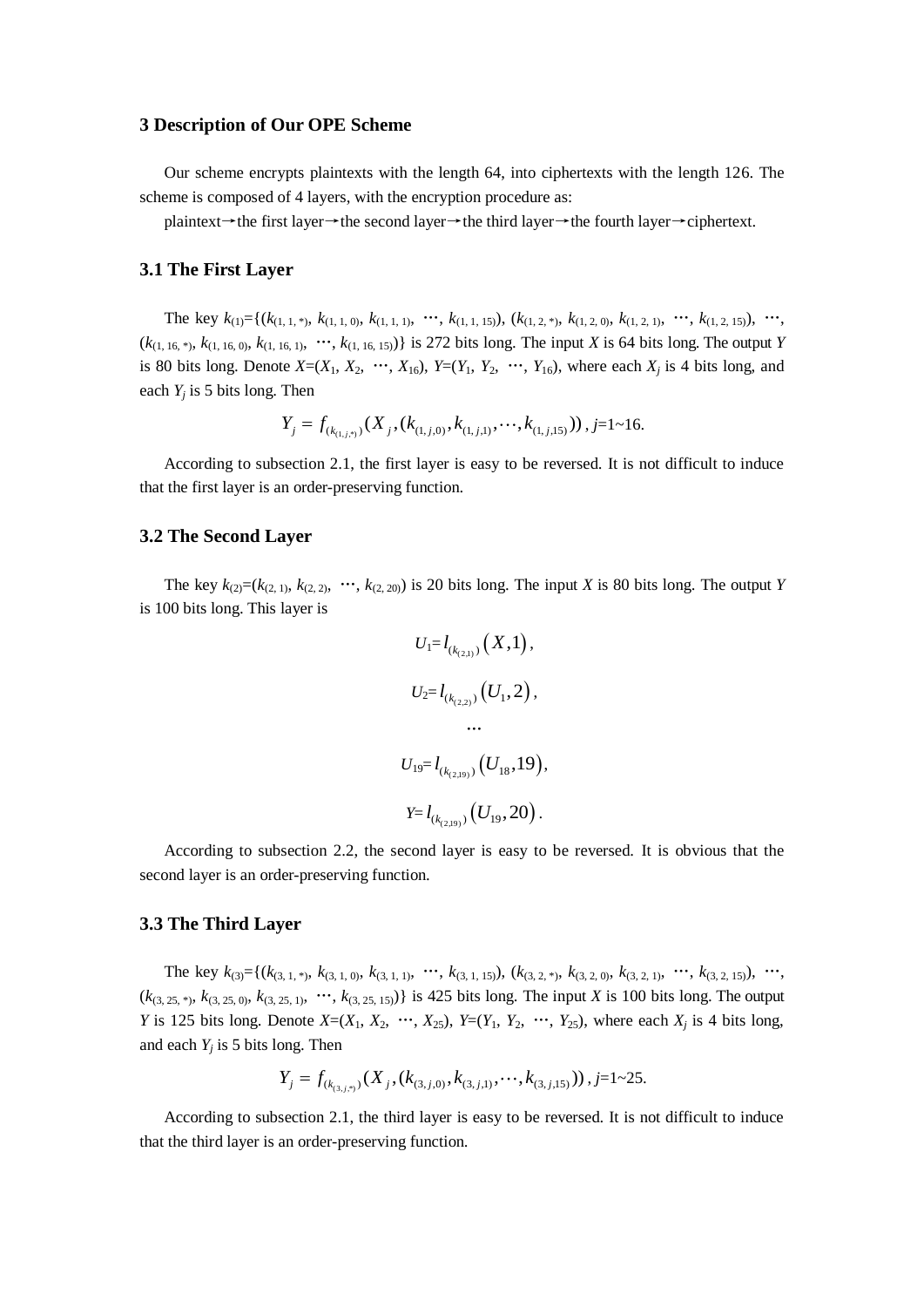#### **3.4 The Fourth Layer**

Both the key  $k_{(4)}=(k_{(4,1)}, k_{(4,2)}, \dots, k_{(4,125)})$  and the input *X* are 125 bits long. The output *Y* is 126 bits long. This layer is  $Y=X+k_{(4)}$ .

## **3.5 Key Schedual**

We can see that the encryption key is  $(k_{(1)}, k_{(2)}, k_{(3)}, k_{(4)})$ , with the total length 842. We need to use a key scheduall algorithm, to generate 842 bits of encryption key by a short user key. This is not an important problem, many tools can do this. For example, we can use a simple stream cipher generator.

## **3.6 Explaining Our OPE Scheme**

Each of 5 layers is easy to be reversed, and each of them is order-preserving, so that our scheme is easy to be reversed, and that our scheme is order-preserving.

The function of the second layer is to generate confusion and diffusion. We can see that, in this layer, each bit of the output depends on each bit of the input, and depends on each bit of the key  $k_{(2)}$ . Because of the restriction "order-preserving", such confusion and diffusion are not sufficient. But it is enough against those allowed attacks (Notice that the attacker is not allowed to make chosen-plaintext attack. He is only allowed to make known-plaintext attack. He can accumulate random (plaintext, ciphertext) pairs, other than elaborately chosen pairs).

The reason for using the fourth layer is that the output of the third layer is not random enough. Notice that the output of the third layer is<br>  $Y_j = f_{(k_{(4,j,5)})}(X_j, (k_{(4,j,0)}, k_{(4,j,1)}, \dots, k_{(4,j,5)})$ 

it of the third layer is  
\n
$$
Y_j = f_{(k_{(4,j,3)})}(X_j, (k_{(4,j,0)}, k_{(4,j,1)}, \cdots, k_{(4,j,15)}))
$$
,  $j=1$ ~25.

If  $Y_i$  tends to be small, the attacker can guess  $k_{(4, i)}$ ,  $=$ 0. If  $Y_i$  tends to be large, the attacker can guess  $k_{(4, i)}$ ,  $\neq$ =1. The fourth layer covers such non-randomness, so that the fourth layer protects the third layer.

## **4 Primary Analysis of Our OPE Scheme**

#### **4.1 The Strength Against Chosen-Plaintext Attack (CPA)**

Although Alexandra Boldyreva et al [2] proved that OPE can not withstand chosen-plaintext-attack (CPA), here we still present an analysis of our OPE scheme against CPA. From our checking, there is only one weak plaintext  $X=(0, 0, \dots, 0)$ .

If the plaintext is  $X=(0, 0, \dots, 0)$ , the ciphertext Y is a ordinary value, we can not find any useful information about the key. An extreme example is that  $X=(0, 0, \dots, 0)$  and  $Y=(0, 0, \dots, 0)$ . In this case we can induce that

$$
(k_{(1,1, *), k_{(1,1,0)}})=(0, 0) \text{ or } (k_{(1,1, *), k_{(1,1,0)}, k_{(1,1,1)}, \cdots, k_{(1,1,15)})=(1, 1, 1, \cdots, 1);
$$
  

$$
(k_{(1,2, *), k_{(1,2,0)}})=(0, 0) \text{ or } (k_{(1,2, *), k_{(1,2,0)}, k_{(1,2,1)}, \cdots, k_{(1,2,15)})=(1, 1, 1, \cdots, 1);
$$
  

$$
\cdots;
$$